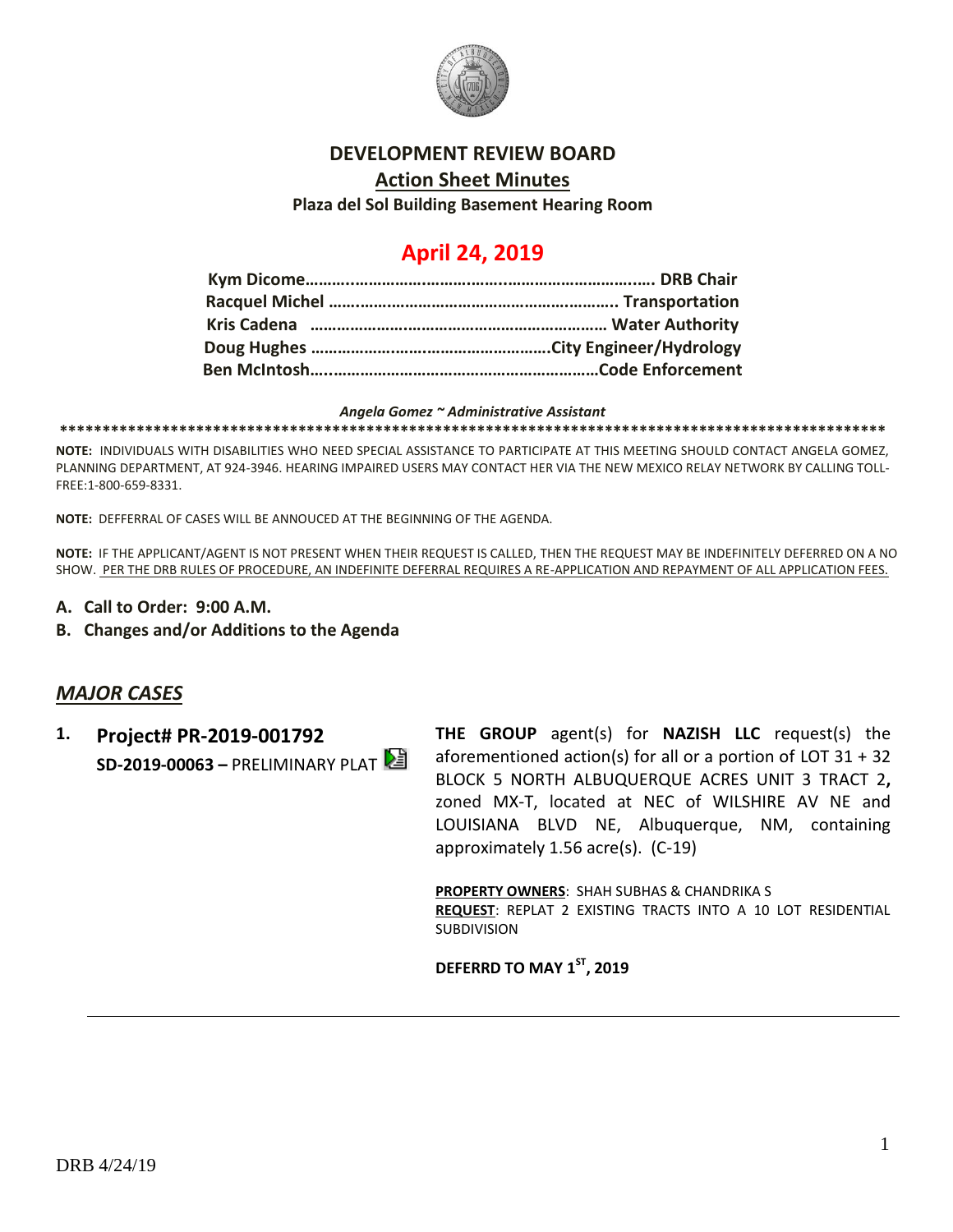| 2. | Project# PR-2018-001198            |
|----|------------------------------------|
|    | <b>VA-2019-00111 - VARIANCE</b>    |
|    | SD-2019-00067 - VACATION OF PUBLIC |
|    | FASFMFNT                           |
|    | VA-2019-00113 - TEMPORARY DEFERRAL |
|    | OF SIDFWALK                        |
|    | VA-2019-00143- SIDEWALK WAIVER     |
|    | $SD-2019-00068 - PRELIMINARY PLAT$ |

**PRICE LAND & DEVELOPMENT GROUP** agent(s) for **PV TRAILS ALBUQUERQUE, LLC** request(s) the aforementioned action(s) for all or a portion of TRACT 2 BULK LAND PLAT OF THE TRAILS UNIT 3A (BEING A REPLAT OF TRACTS 1 THRU 8, OS-1 & OS-2 THE TRAILS UNIT 3 & TRACT 12 THE TRAILS UNIT 2) (TO BE KNOWN AS CATALONIA)**,** zoned R-1B & R-1D, located at west of WOODMONT AVE NW and south of PASEO DEL NORTE, containing approximately 20.2878 acre(s). (C-9)

**PROPERTY OWNERS**: WOODMONT PASEO LLC **REQUEST**: DEVELOPMENT OF A 78 RESIDENTIAL LOT SUBDIVISION

**DEFERRED TO JUNE 19TH, 2019.**

**3. Project# PR-2018-001411 SI-2019-00095 – SITE PLAN**  $\frac{1}{2}$  **TIERRA WEST LLC** agent(s) for **MAVERIK INC.** request(s) the aforementioned action(s) for all or a portion of LOT  $A + B$ REDIVISION OF BLOCK 8 LA CUESTA SUBD (EXC POR OUT TO R/W )**,** zoned MX-M, located at SEC of JUAN TABO BLVD NE and COPPER AVE NE**,** containing approximately 1.41 acre(s). (K-22)

**PROPERTY OWNERS**: M-F PARTNERSHIP + MANOLE ATHANASIOS K **REQUEST**: CONVENIENT STORE WITH GAS SALES

#### **DEFERRED TO MAY 8TH, 2019**

**4. Project# PR-2019-001964 (1009160) SI-2019-00085 -** SITE PLAN **SD-2019-00078** - PRELIMINARY/FINAL PLAT<sup>[2]</sup>

**TIERRA WEST LLC** agent(s) for **HERRERA FAMILY, LLC** request(s) the aforementioned action(s) for all or a portion of SOUTH 233FT TRACTS 1 & 2, ROW 2, UNIT A, WEST OF WESTLAND ATRISCO GRANT, zoned MX-M, located on 98<sup>th</sup> STREET between VOLCANO ROAD, NW and AVALON ROAD NW, containing approximately 2.25 acre(s). (K-9)*[Deferred from 4/17/19]*

**PROPERTY OWNERS**: HERRERA FAMILY LLC **REQUEST**: SITE PLAN FOR A CAR WASH

**DEFERRED TO MAY 1ST, 2019.**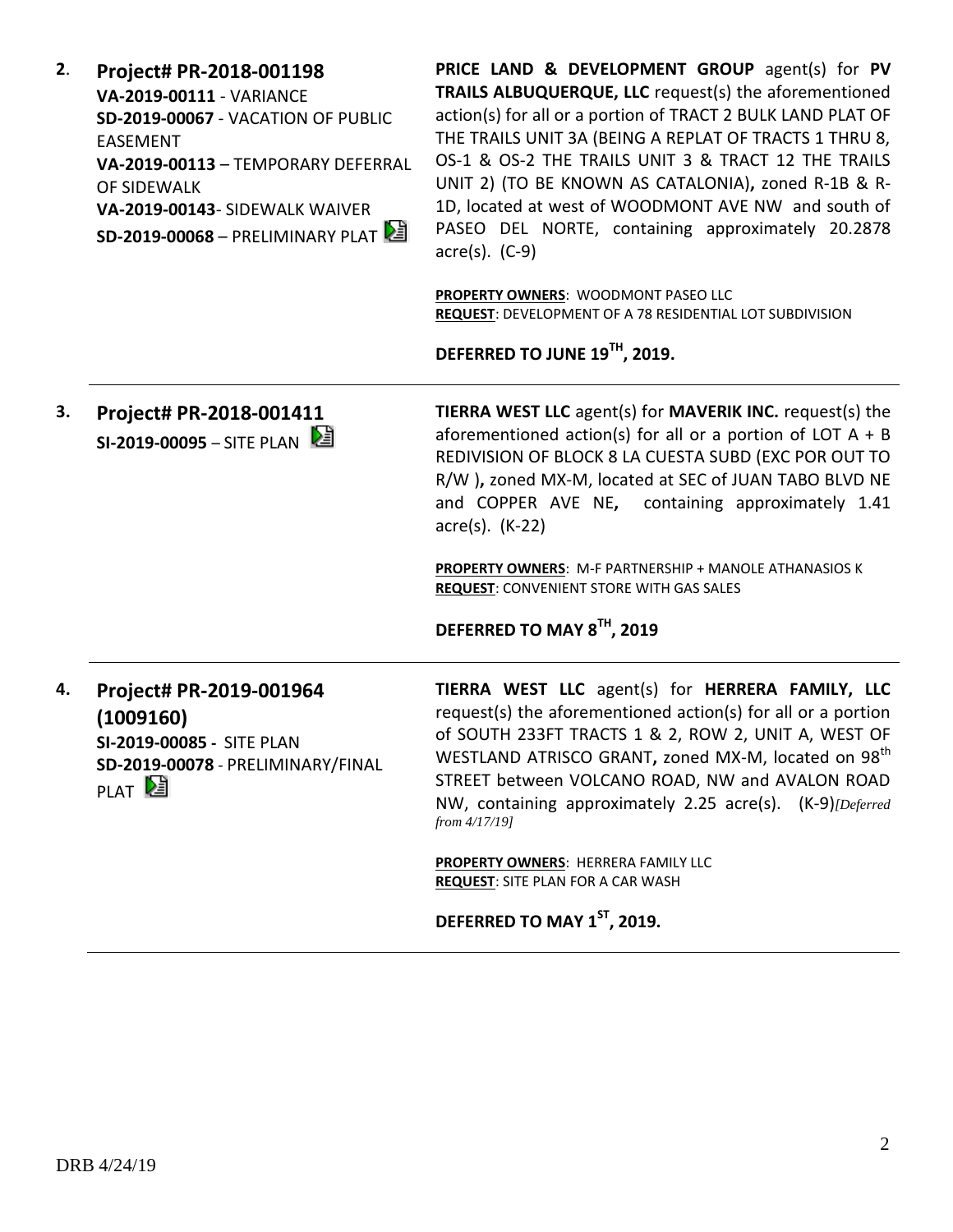| 5. | Project# PR-2019-002239<br>(1010675)<br>SI-2019-00039 - SITE PLAN - MAJOR<br>AMENDMENT <sup>[2</sup> | INGRID KOCHER agent(s) for PRESBYTERIAN HEALTHCARE<br>FOUNDATION request(s) the aforementioned action(s) for<br>all or a portion of LOT 2A of LOTS 1 THRU 5, PASEO<br>MARKETPLACE, zoned MX-M, located at the SEC of PASEO<br>DEL NORTE and SAN PEDRO DR NE, containing<br>approximately .8083 acre(s). (D-18) [Deferred from 4/17/19] |
|----|------------------------------------------------------------------------------------------------------|----------------------------------------------------------------------------------------------------------------------------------------------------------------------------------------------------------------------------------------------------------------------------------------------------------------------------------------|
|    |                                                                                                      | PROPERTY OWNERS: CAMEL ROCK DEV LLC & SKARSGARD GORDON &<br><b>PATIENCE PYE</b><br>REQUEST: AMENDMENT TO SITE PLAN TO ADD POLE SIGN AND LARGER<br><b>MONUMENT SIGN</b>                                                                                                                                                                 |
|    |                                                                                                      | IN THE MATTER OF THE AFOREMENTIONED APPLICATION,<br>BEING IN COMPLIANCE WITH ALL APPLICABLE REQUIREMENTS<br>OF THE DPM AND THE IDO, THE DRB HAS APPROVED THE SITE<br>PLAN. FINAL SIGN-OFF IS DELEGATED TO: PLANNING FOR SITE<br><b>VISIBILITY TRIANGLE.</b>                                                                            |
| 6. | Project# PR-2019-002306<br>VA-2019-00144 - VARIANCE - IDO                                            | TOM HLADICK agent(s) for DAVID STEELE request(s) the<br>aforementioned action(s) for all or a portion of LOT 2,<br>BLOCK 4, SUBDIVISION BROADMOOR ADDN, zoned R-1B,<br>located at 4310 MARQUETTE AV NE, between<br>WASHINGTON ST NE and MORNINGSIDE DR NE, containing<br>approximately 0.1492 acre(s). (K-17) [Deferred from 4/17/19]  |
|    |                                                                                                      | PROPERTY OWNERS: STEELE DAVID W & REBECCA<br><b>REQUEST: VARIANCE FOR CARPORT IN REQUIRED SETBACK</b>                                                                                                                                                                                                                                  |
|    |                                                                                                      | IN THE MATTER OF THE AFOREMENTIONED APPLICATION,<br>BEING IN COMPLIANCE WITH ALL APPLICABLE REQUIRE-MENTS<br>OF THE DPM AND THE IDO, THE DRB HAS APPROVED THE<br><b>VARIANCE.</b>                                                                                                                                                      |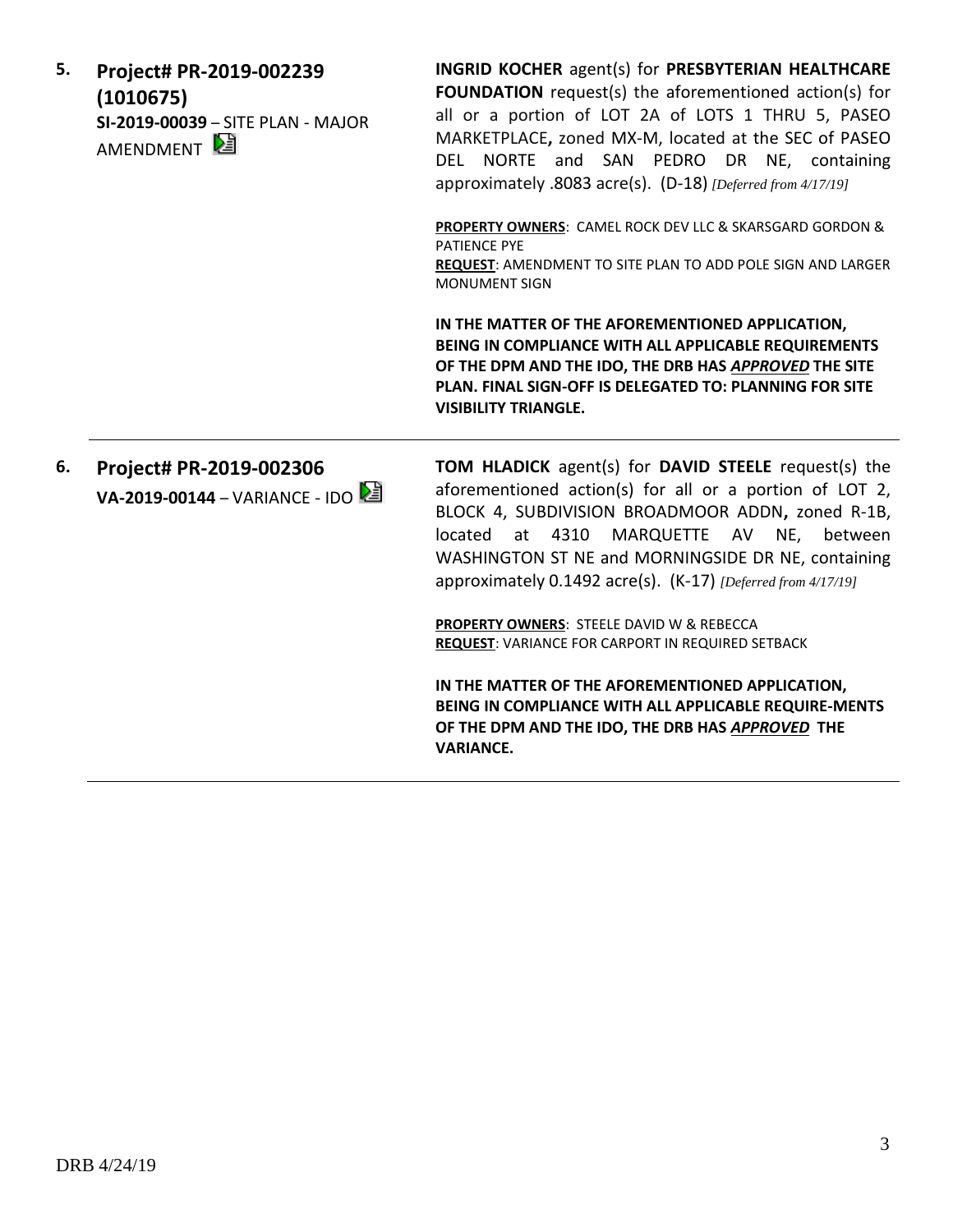**7. Project# PR-2018-001459 (1000042 + PR-2018-001494) SD-2019-00057** – PRELIMINARY PLAT **WAYJOHN SURVEYING INC.** agent(s) for **ANDRE LEGER C/O PETER GENERIS** request(s) the aforementioned action(s) for all or a portion of LOTS A-F and LOTS 1-5, KIRKLAND ADDITION UNIT 3, zoned R-ML, located on BETHEL AVE SE between MULBERRY ST. SE and KIRTLAND PARK, containing approximately 2.0 acre(s). (M-15) *[Deferred from 4/17/19]*

**PROPERTY OWNERS**: LEGER ANDRE

**REQUEST**: CONSOLIDATE 11 EXISTING LOTS INTO 2 AND INCORPORATE VACATED R/W OF BETHEL AVE / INCLUDES MAJOR INFRASTRUCTURE

**IN THE MATTER OF THE AFOREMENTIONED APPLICATION, BEING IN COMPLIANCE WITH ALL APPLICABLE REQUIREMENTS OF THE DPM AND THE IDO,WITH AN APPROVED GRADING AND DRAINAGE PLAN ENGINEER STAMP DATED 3/28/19 THE DRB HAS** *APPROVED* **PRELIMINARY PLAT. DELEGATION WAS TAKEN BY THE WATER AUTHORITY FOR COMMENTS AND BY PLANNING FOR IIA EXECUTION.**

### **8. Project# 1011598**

**18DRB-70137** - VACATION OF PUBLIC RIGHT-OF-WAY **18DRB-70138** - SIDEWALK VARIANCE **18DRB-70139** - SUBDIVISION DESIGN VARIANCE FROM MINIMUM DPM STANDARDS **18DRB-70140** - PRELIMINARY/ FINAL PLAT

**BOB KEERAN,** request(s) the aforementioned action(s) for all or a portion of  $lot(s)$  17 & 18, Block(s) 4, Tract(s) 3, NORTH ALBQ ACRES Unit 3, zoned PD (RD/5DUA), located on VENTURA ST NE between SIGNAL AVE NE and ALAMEDA BLVD NE, containing approximately 2 acre(s). (C-20) *[Deferred from 5/16/18, 6/13/18, 7/18/18/, 8/8/18, 9/12/18, 10/24/18, 12/5/18, 12/19/18, 1/9/19, 1/23/19, 2/13/19, 2/27/19, 3/20/19, 4/17/19].*

**DEFERRED TO JUNE 5TH, 2019.**

**9. Project# PR-2018-001759 SD-2018-00129 –**PRELIMINARY PLAT **VA-2018-00234 –** DESIGN VARIANCE **VA-2019-00025** - SIDEWALK WAIVER **VA-2019-00026** - SIDEWALK DEFERRAL **VA-2019-00027** - DESIGN VARIANCE (Public Hearing)

**BOHANNAN HUSTON INC.** agent(s) for **WESTERN ALBUQUERQUE LAND HOLDINGS C/O GARRETT REAL ESTATE DEV.** request(s) the aforementioned action(s) for all or a portion of TRACT P WATERSHED SUBDIVISION, zoned PC, located on ARROYO VISTA BLVD NW near 118<sup>th</sup>/HIGH MESA, containing approximately 88.68 acre(s). (H-07, J-08, J-07) *[Deferred from 1/23/19, 2/13/19, 4/3/19, 4/10/19]*

**PROPERTY OWNERS**:WESTERN ALBQ LAND HOLDINGS c/o GARRETT DEV CORP **REQUEST**: SUBDIVIDE INTO 327 RESIDENTIAL LOTS + 46 TRACTS AND DESIGN VARIANCES TO DPM AND WAIVER/ DEFERRAL OF S/WS

**DEFERRED TO MAY 8TH, 2019.**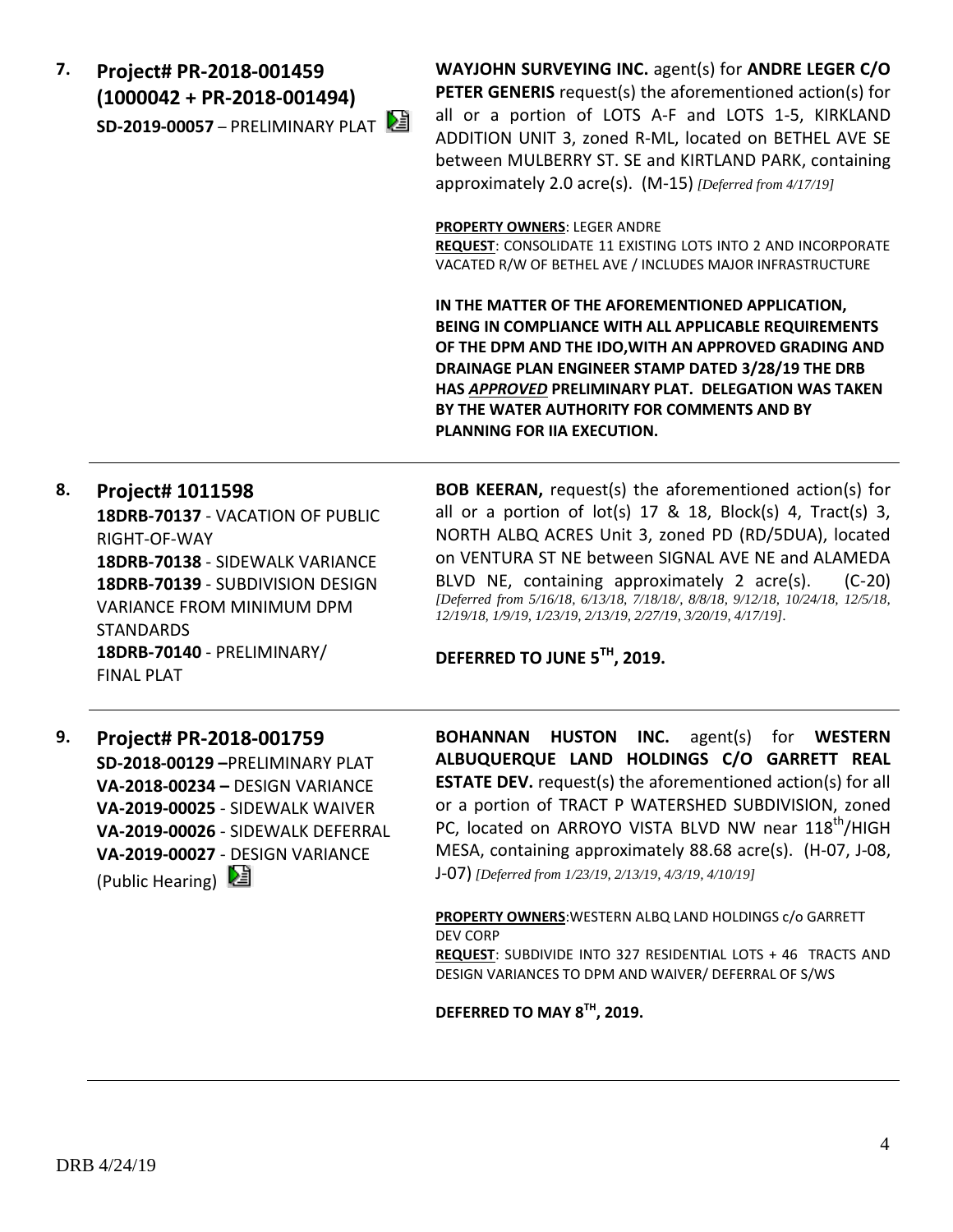# *MINOR CASES*

**10. Project# PR-2019-002260 (1001206, 1011130) SD-2019-00066** –PRELIMINARY/FINAL PLAT **SD-2019-00064 –** VACATION DRAINAGE EASEMENT **SD-2019-00069 –** VACATION DRAINAGE **EASEMENT** 

**SURV-TEK** agent(s) for **JOHN BLACK** request(s) the aforementioned action(s) for all or a portion of TRACTS 3F-1-A , BLACK RANCH SUBDIVISION**,** zoned MX-L, located at 9368 VALLEY VIEW DR NW, east of COORS BLVD NW and north of PASEO DEL NORTE, containing approximately 0.8834 acre(s). (C-13)

**PROPERTY OWNERS**: BLACK JOHN F TRUSTEE BLACK RVT A-1& JB HOLDING LLC **REQUEST**: VACATE 2 TEMPORARY DRAINAGE EASEMENTS

**IN THE MATTER OF THE AFOREMENTIONED APPLICATION, BEING IN COMPLIANCE WITH ALL APPLICABLE REQUIREMENTS OF THE DPM AND THE IDOTHE DRB HAS** *APPROVED* **THE PRELIMINARY/FINAL PLAT AND BOTH VACATION ACTIONS AS SHOWN ON EXHIBITS IN THE PLANNING FILE PER SECTION 14-16-6(K) OF THE IDO.** 

# *SKETCH PLAT*

**11. Project# PR-2019-002332 (1011229) PS-2019-00032** – SKETCH PLAT **MODULUS DESIGN** agent(s) for **JODY MASTER & MICHAEL BORIN** request(s) the aforementioned action(s) for all or a portion of MRGCD MAP 38 TRACT 300 A2B1A**,** zoned R-A, located at 2735 CARSON RD NW, west of RIO GRANDE BLVD NW and south of ZEARING AVE NW, containing approximately 0.8193 acre(s). (H-12)

**PROPERTY OWNERS**: PADILLA FRANK A & MARY G **REQUEST**: SUBDIVIDING EXISTING TRACT INTO 3 LOTS

**THE SKETCH PLAT WAS REVIEWED AND COMMENTS WERE PROVIDED.**